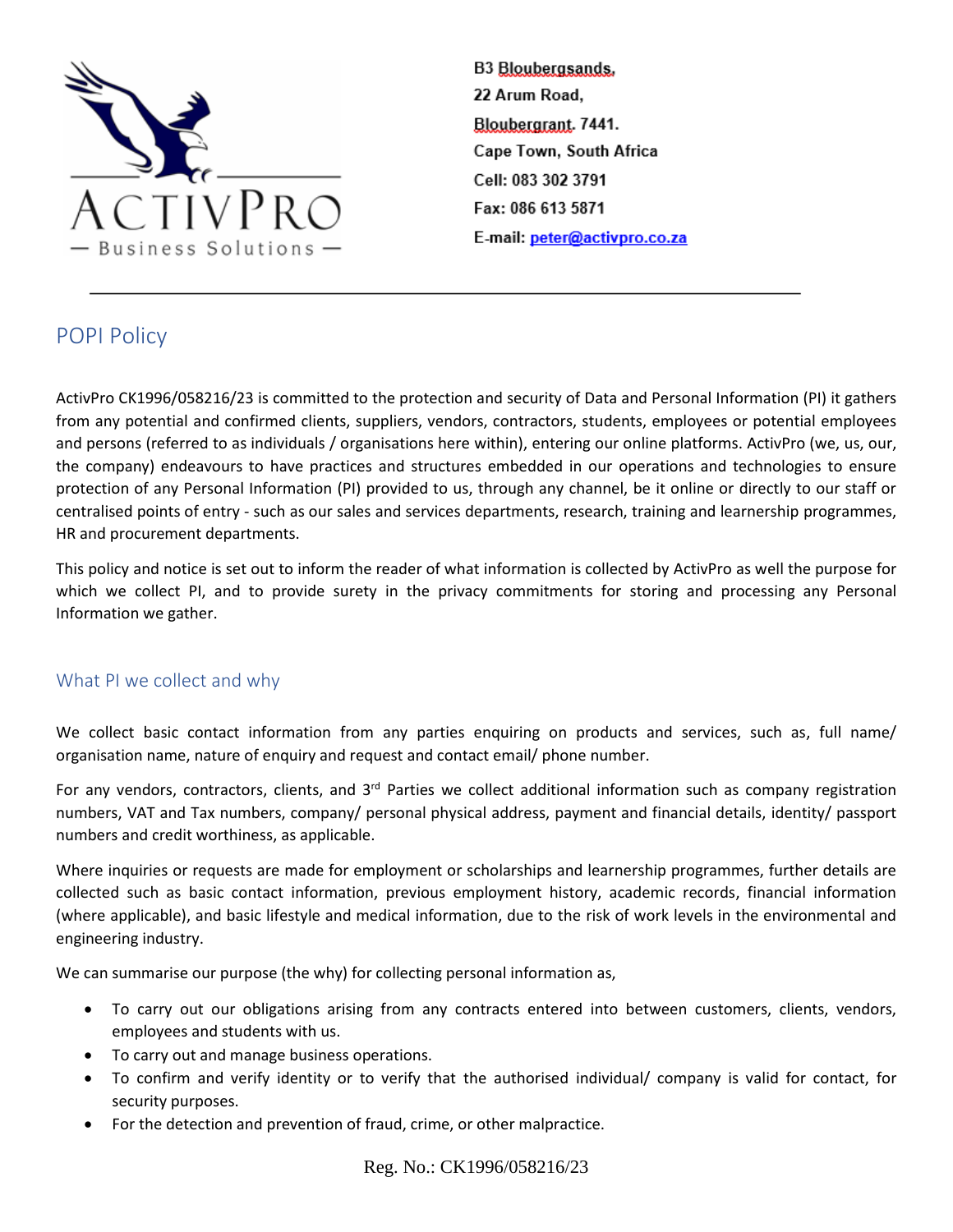

- For audit and record keeping purposes.
- In connection with legal proceedings.
- To capture opt-in and opt-out of marketing of our products.
- To send notifications about changes to our service.
- For purposes of research and analytics.
- To assist with business development.
- To respond to queries or comments.
- To comply with legal and regulatory requirements or industry codes to which we subscribe, or which apply to us, or when it is otherwise allowed by law.
- For monitoring and auditing site usage.
- Administer benefits to any customers, clients, and employees.
- For vetting and verification, OHS administration, work management, business travel, corporate security, organisational charts, email archiving for disaster recovery, legal report obligations.
- And other legitimate business interests.

## How we protect Personal Information

In accordance with the Protection of Personal Information Act (PoPI) 4 of 2013 (PoPI Act), ActivPro is committed to protecting all PI we process from loss, misuse and unauthorised access, disclosure, alteration, or destruction. We follow practices to ensure safeguards are in place for all information we collect, including electronic and physical Personal Information records. We install these structures through:

Fostering a culture of **accountability** within our organisation to ensure all our privacy controls are implemented, appropriate staff training conducted, and due processes are followed by all employees, where holding non-compliant persons to account is enforced.

Always **specifying the purpose** for collecting Personal Information, and only collecting that which is necessary to fulfil that purpose. We adhere to a data retention and destruction record schedule to ensure we do not retain information for any longer than we need to.

We **limit the processing** of PI to only the reasons for which were specified at collection and will only allow **further processing** if it is compatible with the original purpose, or permission is collected before we process PI for other purposes, and record is kept of consent received.

We ensure **quality of PI** by providing means of updating PI to individuals and organisations whenever required, and records are kept up to date.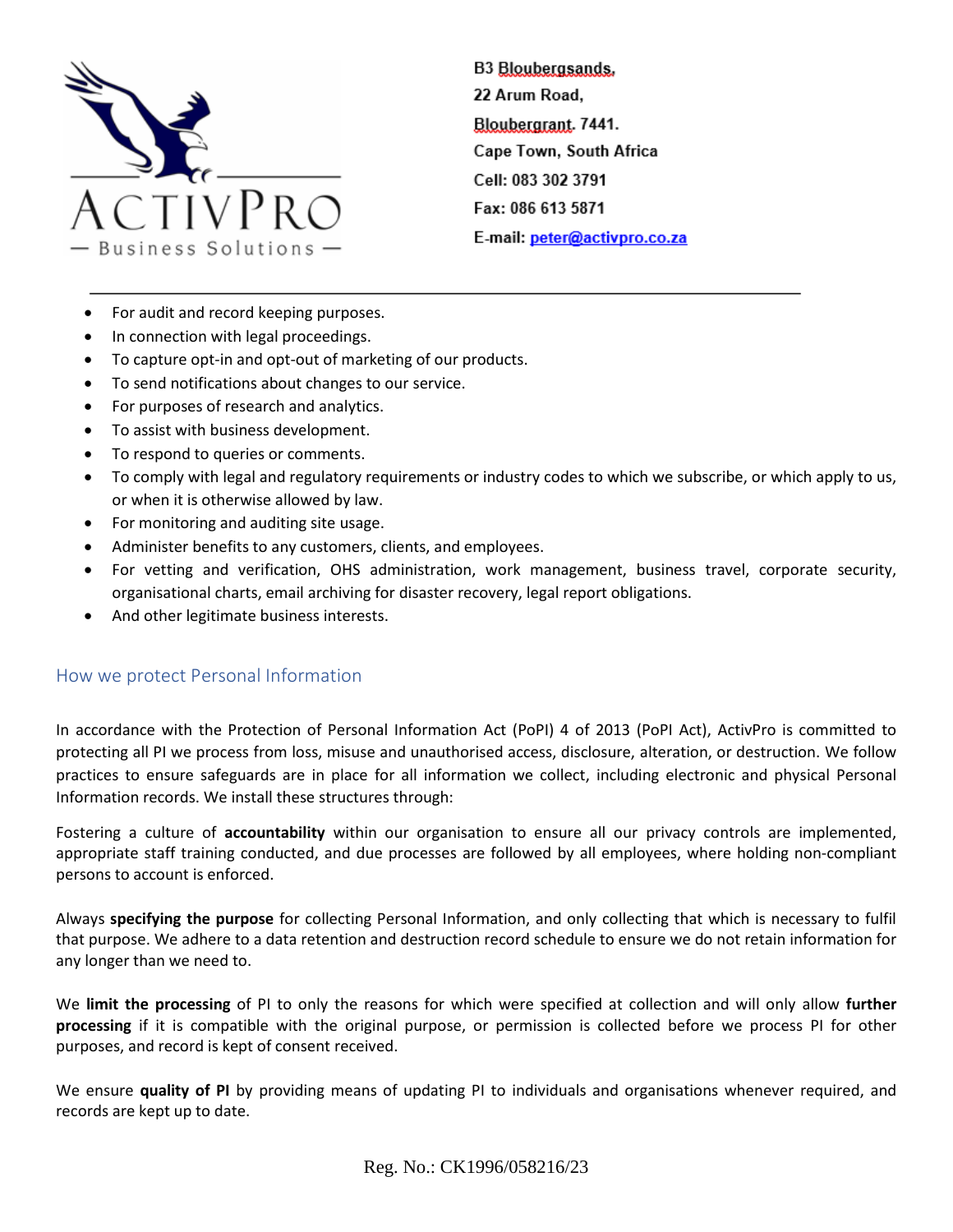

ActivPro complies with the sections of Promotion of Access to Information Act 2 of 2000 (PAIA) that provides for **openness** and transparency in maintaining a Records Manual and allowing for access to information; as well as ensuring individuals and organisations are made aware of the channels used to collect their information and may follow any of the prescriptions of PAIA to update, have access to correct information and lodge a complaint regarding their PI.

Measures are in place to minimise the threat to privacy should something happen to the PI we possess, including Response Plans, providing updates on any breaches that may affect PI and how we can minimise impacts, to the individuals and organisations affected.

We have appropriate **Security safeguards** such as infrastructure and operations security measures (firewalls), identity and access management, security awareness and policies/ procedures (vulnerability management, Business Continuity planning and data recovery) for data privacy, restrictions on information and use of pseudonymisation or redaction of Personal Information in place in order to protect the PI we process.

Gathering **prior authorisation** from the Regulator in order to process Special Personal Information, such as children and health information, for scholarship and learnership opportunities and medical checks for fitness of work, while ensuring that sufficient controls are in place to provide specialised care to such SPI.

## How we collect it and where we share it

#### Collecting

ActivPro, will primarily collect information directly from the individual/ organisation through an authorised representative, using specific channels or directed to an individual in our organisation or additionally provided through online channels and portals, and external 3<sup>rd</sup> Parties where the consent has been collected to do so.

This can be done by filling in forms or by corresponding with us by post, phone, e-mail or on our website, contractually working with us and a 3<sup>rd</sup> Party on projects and sharing information amongst others.

We collect information from 3<sup>rd</sup> Parties regarding individuals and organisation only with permission, example the credit bureau, logging-in sign books when entering the premise, CCTV footage on the premises as well as any products and services of ActivPro that are used.

Further information from our site usage is collected and analysed, where the disclaimer on our site can be referred to for further details.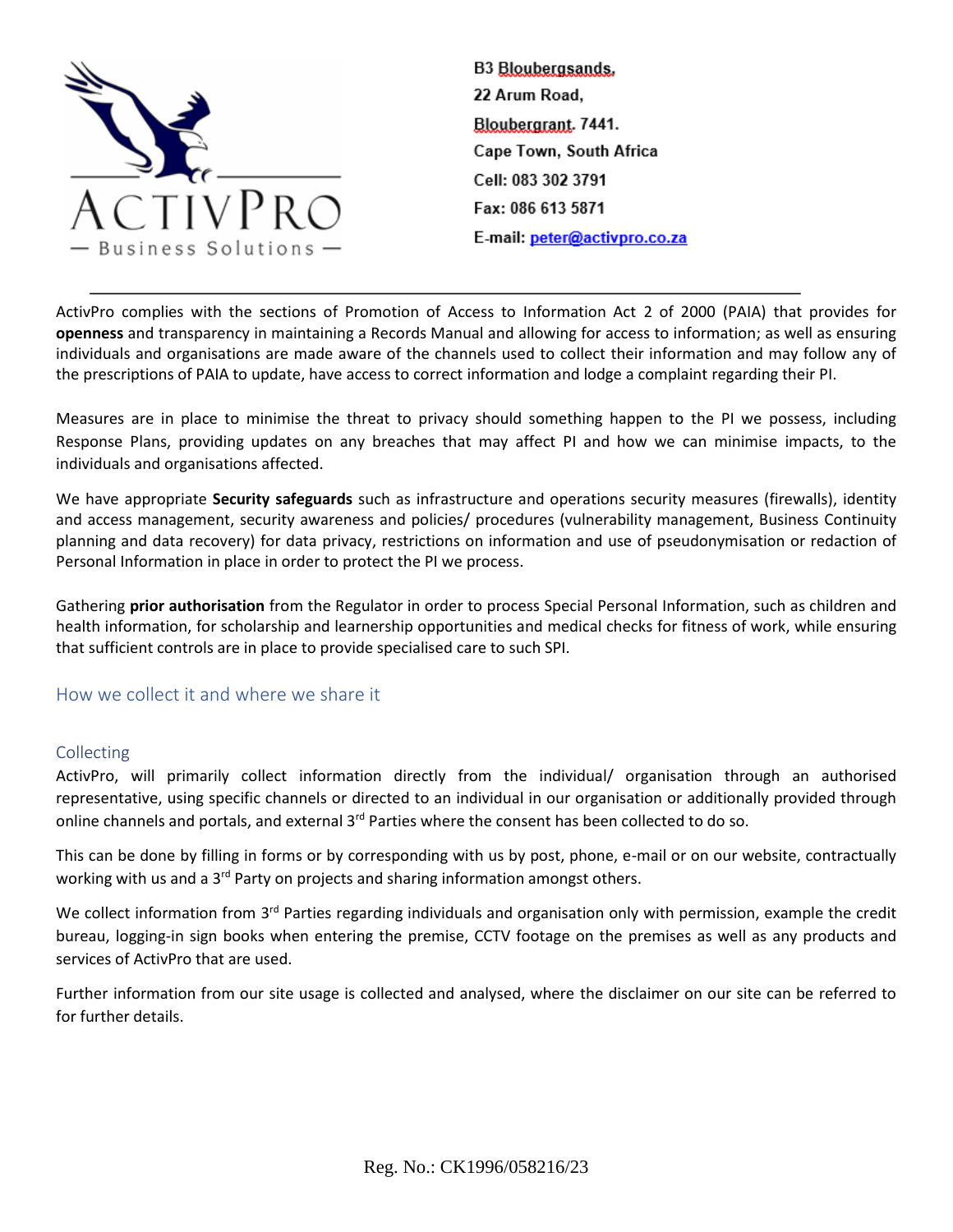

## Sharing

Where appropriate, before disclosing Personal Information to a 3<sup>rd</sup>Party, we contractually require the 3<sup>rd</sup> Party to have adequate precautions and security controls in place to protect that PI and data with the same level of protection as prescribed by the law.

Information may also be shared to other countries, like our associated companies outside of South Africa, in which case we will fully comply with applicable Data Protection Legislation. This may happen if our servers or suppliers and service providers are based outside of South Africa, or if our services hosted in systems or servers or backups are stored outside of South Africa. We ensure equal Data Privacy across all our branches and subsidiaries, while we make sure that PI is protected, and enter into appropriate agreements to achieve this.

## Marketing

Individuals/ Organisations have the right to choose whether to receive marketing material or not. When accepting to use our products and services or joining the organisation, marketing consent will be collected for related services, products, and offerings. If consent to opt-in/ opt-out requires change, the individual/ organisation will always be able to contact us to have this amended.

We do comply with the direct marketing provisions of the Consumer Protection Act No 68 of 2008 ("CPA") and the regulations.

## Rights to information of the individual/ organisation (the data subject)

Where the individual/ organisation is concerned, certain rights are provided regarding Personal Information ActivPro holds, and these rights can be exercised as required. These rights are:

*Lodge a complaint* – if an individual or organisation has any concerns in the practices we conduct in using their PI, a complaint may be lodged with our applicable contact point of the company - [peter@activpro.co.za](mailto:peter@activpro.co.za) Peter Ross.

*Request for access* - individuals/ organisations may request access to their information, following the PAIA manual processes.

*Right to object or request restrictions* – individuals/ organisations have the right to object to their information being processed or withdraw permission to process their information by either Activ Pro or any 3<sup>rd</sup> Party involved in the operations for fulfilling services and contractual agreements with us; however, it must be noted that where certain transactional processing is objected to and they are mandatory to the fulling of services or operations of Activ Pro, then we have the right to decline agreements with the individual/ organisation. Example, if we are in an agreement with a supplier and they object to providing their financial details, which we need to use to pay for our supplies, then we cannot fulfil the agreement and may reject the transaction.